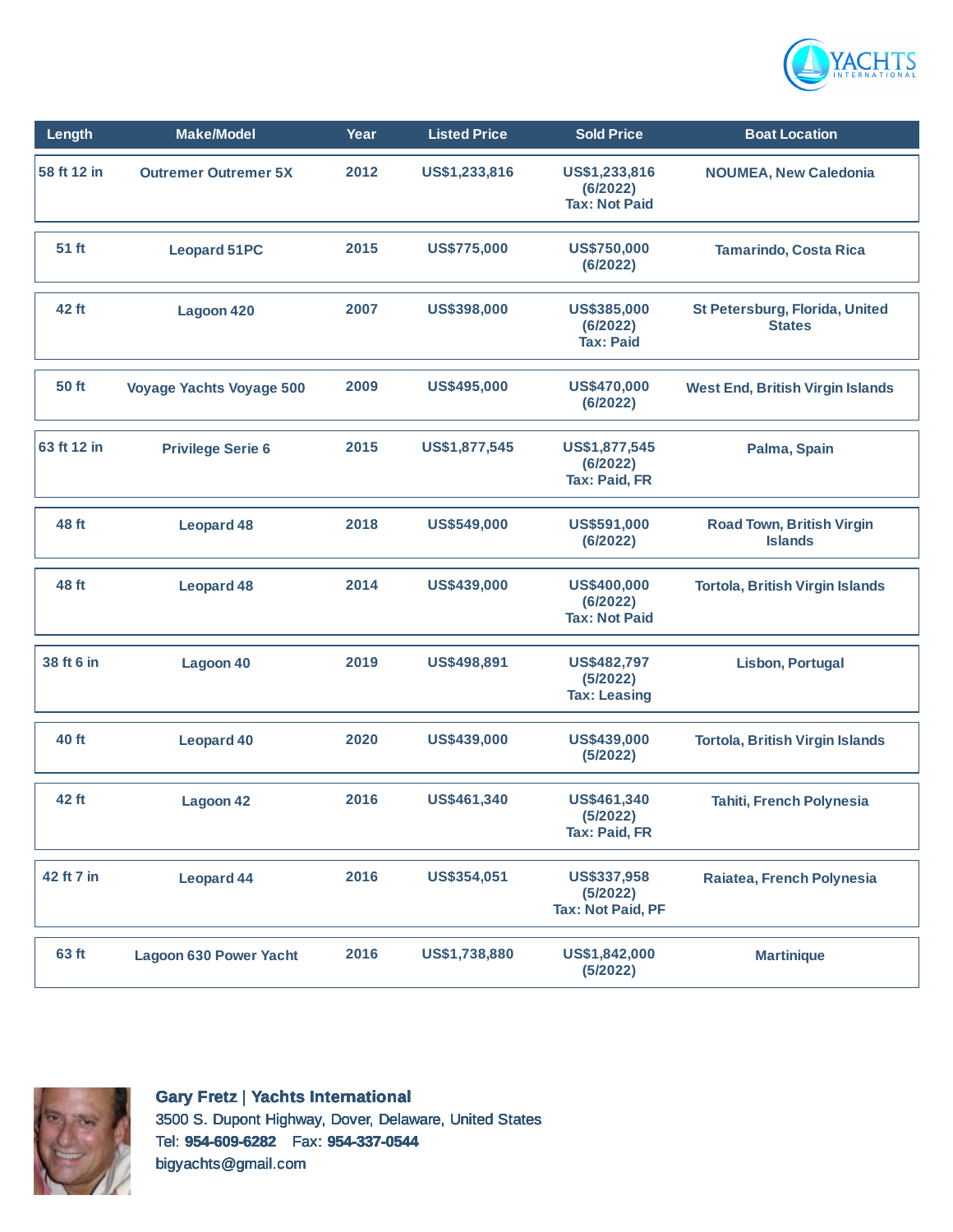

| Length       | <b>Make/Model</b>                                      | Year | <b>Listed Price</b> | <b>Sold Price</b>                                   | <b>Boat Location</b>                                    |
|--------------|--------------------------------------------------------|------|---------------------|-----------------------------------------------------|---------------------------------------------------------|
| 45 ft        | <b>Leopard 45</b>                                      | 2019 | <b>US\$659,000</b>  | US\$650,000<br>(5/2022)<br><b>Tax: Not Paid, US</b> | <b>Road Town, British Virgin</b><br><b>Islands</b>      |
| 63 ft        | <b>Lagoon 630 Motor Yacht</b>                          | 2016 | US\$1,695,155       | US\$1,662,969<br>(5/2022)<br>Tax: N/A               | <b>CARIBBEAN, Saint Martin</b>                          |
| 45 ft        | Lagoon 450                                             | 2016 | US\$550,000         | US\$540,000<br>(5/2022)<br><b>Tax: Paid, US</b>     | Saint Augustine Beach, Florida,<br><b>United States</b> |
| 49 ft        | <b>Fountaine Pajot SABA 50</b>                         | 2017 | US\$1,050,000       | US\$960,000<br>(5/2022)                             | St. Thomas, U.S. Virgin Islands                         |
| 67 ft 3 in   | <b>Sunreef Supreme 68 Power</b>                        | 2017 | US\$2,682,208       | US\$2,682,208<br>(5/2022)                           | <b>Majuro, Marshall Islands</b>                         |
| <b>50 ft</b> | <b>Aventure 485</b>                                    | 2005 | US\$249,000         | US\$210,000<br>(5/2022)                             | <b>Lantana, Florida, United States</b>                  |
| 40 ft        | <b>Nautitech 40 Open</b>                               | 2016 | US\$449,000         | US\$440,000<br>(5/2022)<br><b>Tax: Paid, US</b>     | Fort Lauderdale, Florida, United<br><b>States</b>       |
| 49 ft 2 in   | <b>Outremer 49</b>                                     | 2011 | US\$777,000         | <b>US\$750,000</b><br>(5/2022)                      | Papeete, French Polynesia                               |
| 44 ft        | Lagoon 440                                             | 2005 | <b>US\$405,000</b>  | US\$392,084<br>(5/2022)                             | Fort Lauderdale, Florida, United<br><b>States</b>       |
| 67 ft        | <b>Trawler 67' Canadian Design</b><br><b>Power Cat</b> | 2008 | US\$535,369         | US\$535,369<br>(5/2022)                             | <b>Hong Kong, Hong Kong</b>                             |
| 41 ft        | <b>Bali CATSPACE</b>                                   | 2021 | <b>US\$557,899</b>  | US\$547,170<br>(5/2022)                             | <b>Martinique, Martinique</b>                           |
| 44 ft        | <b>Leopard Leopard 44</b>                              | 2014 | US\$380,000         | US\$350,000<br>(5/2022)<br><b>Tax: Not Paid</b>     | <b>Marmaris, Turkey</b>                                 |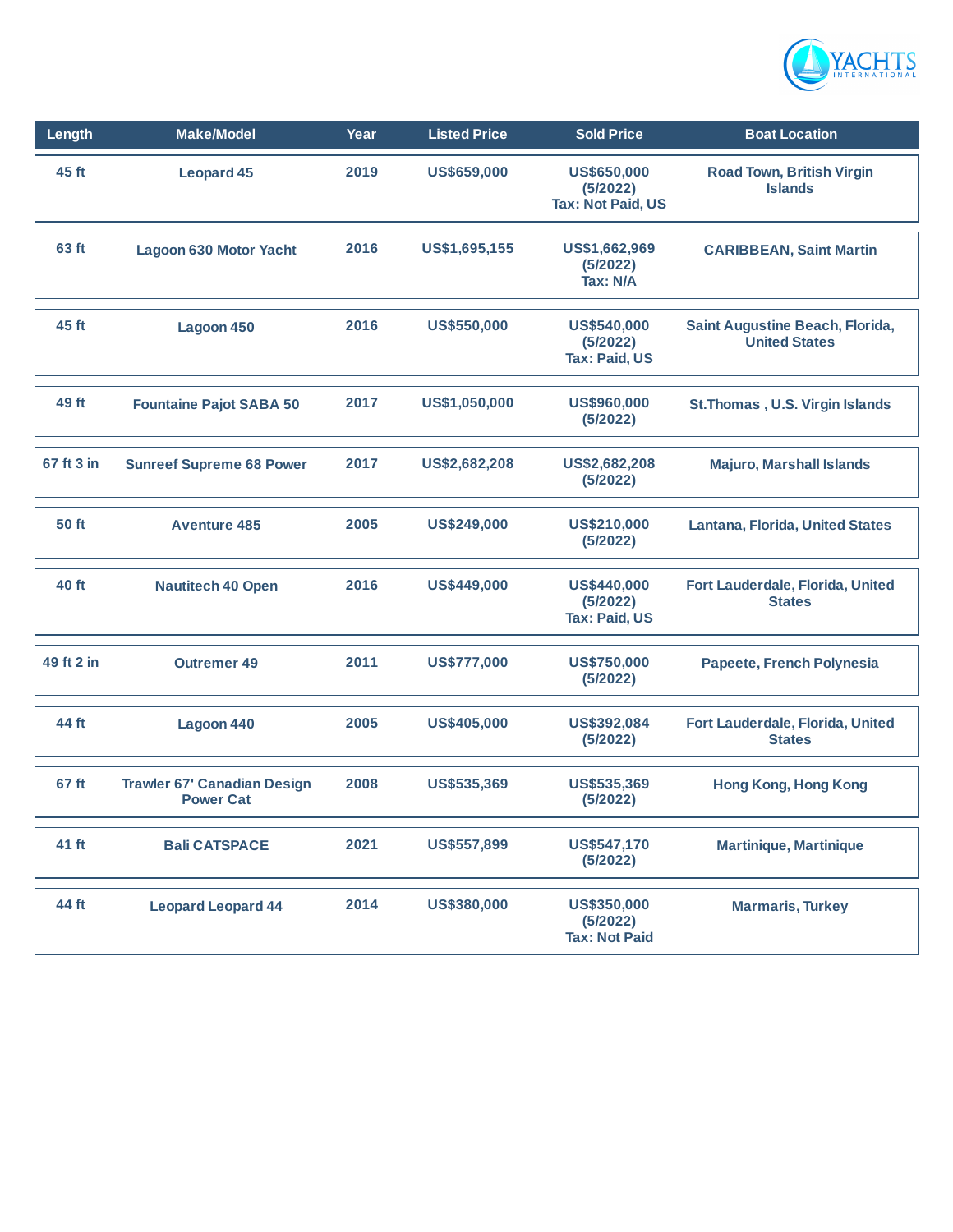

| Length           | <b>Make/Model</b>               | Year | <b>Listed Price</b> | <b>Sold Price</b>                                  | <b>Boat Location</b>                                 |
|------------------|---------------------------------|------|---------------------|----------------------------------------------------|------------------------------------------------------|
| 41 ft 4 in       | Lagoon 420                      | 2008 | US\$415,000         | <b>US\$400,000</b><br>(5/2022)                     | <b>Shady Side, Maryland, United</b><br><b>States</b> |
| 49 ft 3 in       | <b>Nautitech 482 - 4 cabins</b> | 2013 | <b>US\$407,696</b>  | <b>US\$407,696</b><br>(5/2022)<br>Tax: Paid, MQ    | Le Marin, Martinique                                 |
| 50 ft            | <b>Fountaine Pajot SABA 50</b>  | 2019 | US\$995,000         | <b>US\$975,000</b><br>(5/2022)                     | Fort Lauderdale, Florida, United<br><b>States</b>    |
| 46 ft            | <b>Leopard 46</b>               | 2008 | US\$469,000         | US\$460,000<br>(5/2022)<br><b>Tax: Not Paid</b>    | Fort Lauderdale, Florida, United<br><b>States</b>    |
| 38 ft            | <b>Lagoon 380 S2</b>            | 2005 | US\$198,483         | <b>US\$187,755</b><br>(5/2022)<br><b>Tax: Paid</b> | Lefkas, Greece                                       |
| 62 ft            | Lagoon 620                      | 2010 | US\$1,126,527       | US\$1,073,420<br>(5/2022)                          | <b>CARIBBEAN, Sint Maarten</b><br>(Dutch part)       |
| 77 <sub>ft</sub> | <b>Lagoon Seventy 7</b>         | 2019 | US\$4,345,177       | US\$4,291,532<br>(5/2022)                          | South Florida, Florida, United<br><b>States</b>      |
| 42 ft            | <b>Lagoon 42</b>                | 2019 | <b>US\$504,255</b>  | <b>US\$504,255</b><br>(5/2022)<br><b>Tax: N/A</b>  | <b>Marigot, Saint Martin</b>                         |
| 49 ft 2 in       | <b>Fountaine Pajot SABA 50</b>  | 2019 | US\$826,120         | US\$826,120<br>(5/2022)<br><b>Tax: Not Paid</b>    | PORT SAINT LOUIS DU RHONE,<br>Ain, France            |
| 44 ft            | Manta 44                        | 2005 | US\$350,000         | US\$345,000<br>(5/2022)                            | Jacksonville, Florida, United<br><b>States</b>       |
| 38 ft 10 in      | <b>Broadblue 385</b>            | 2011 | US\$198,000         | <b>US\$182,500</b><br>(5/2022)                     | Grenada, Grenada                                     |
| 40 ft            | <b>Leopard 40</b>               | 2018 | US\$400,000         | <b>US\$400,000</b><br>(5/2022)                     | <b>Tortola, British Virgin Islands</b>               |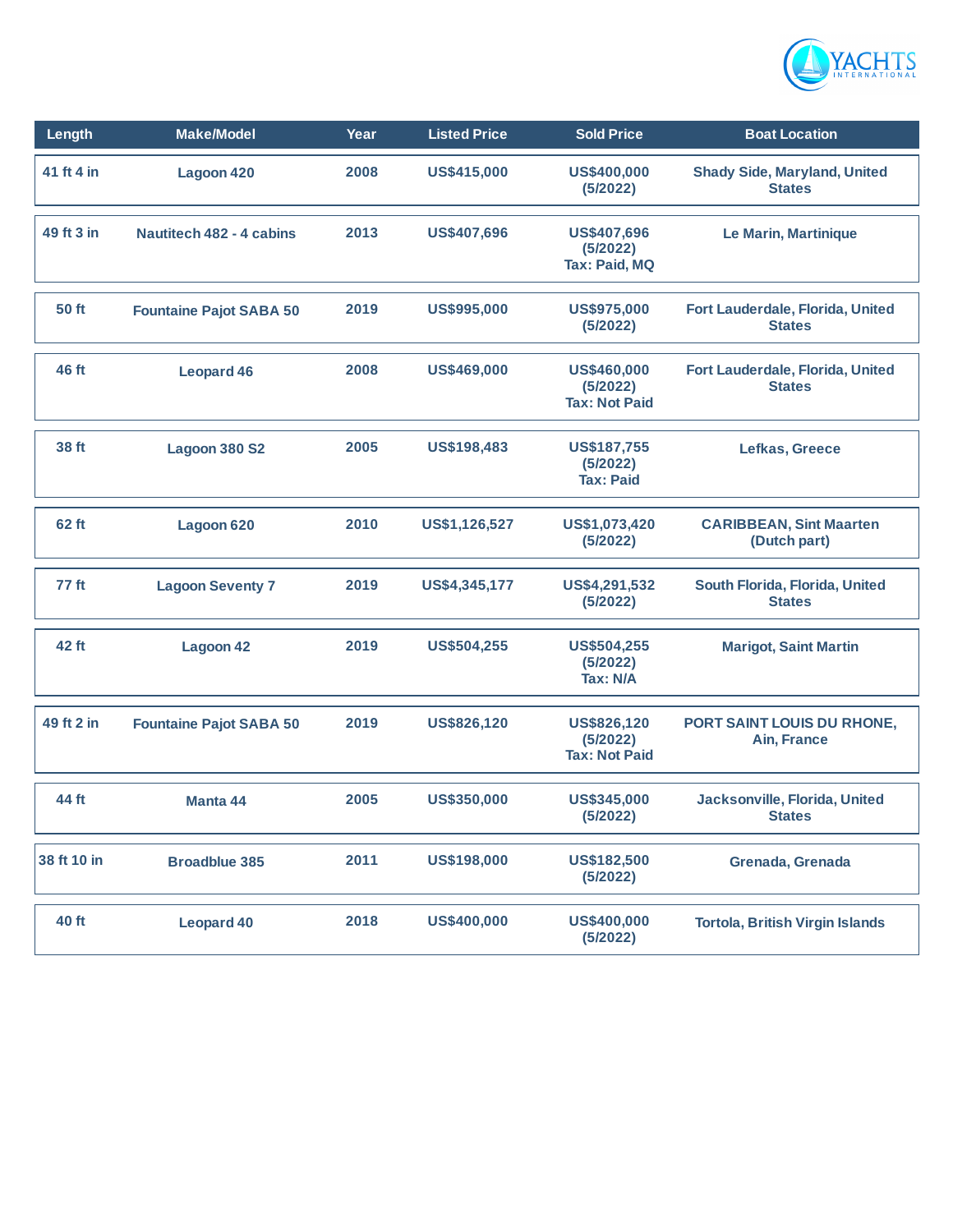

| Length      | <b>Make/Model</b>                                   | Year | <b>Listed Price</b> | <b>Sold Price</b>                                      | <b>Boat Location</b>                                   |
|-------------|-----------------------------------------------------|------|---------------------|--------------------------------------------------------|--------------------------------------------------------|
| 41 ft 12 in | Lagoon 42                                           | 2018 | <b>US\$504,255</b>  | <b>US\$504,255</b><br>(5/2022)<br><b>Tax: Not Paid</b> | Marina Polesana, Pula, Croatia                         |
| 45 ft       | <b>Balance 451</b>                                  | 2015 | US\$595,000         | <b>US\$587,500</b><br>(5/2022)<br><b>Tax: Paid, US</b> | Georgetown, Bahamas                                    |
| 53 ft 1 in  | <b>Leopard 53 Powercat</b>                          | 2021 | US\$1,450,000       | US\$1,450,000<br>(5/2022)<br><b>Tax: Not Paid, FR</b>  | Antalya, Turkey                                        |
| 40 ft       | <b>Leopard 40</b>                                   | 2019 | US\$419,000         | US\$419,000<br>(5/2022)                                | <b>Tortola, British Virgin Islands</b>                 |
| 49 ft 2 in  | <b>Fountaine Pajot SABA 50</b>                      | 2016 | US\$995,000         | US\$890,000<br>(5/2022)<br>Tax: Paid, US               | <b>Charlotte Amalie, U.S. Virgin</b><br><b>Islands</b> |
| 39 ft       | <b>Leopard 39</b>                                   | 2012 | US\$330,000         | US\$330,000<br>(5/2022)                                | Cape Canaveral, Florida, United<br><b>States</b>       |
|             | 41 ft 0 in Fountaine Pajot Lipari 41 Grand<br>Large | 2011 | US\$289,571         | US\$289,571<br>(5/2022)<br><b>Tax: Paid, FR</b>        | <b>LE MARIN, Martinique</b>                            |
| 39 ft 11 in | <b>Bali 4.0</b>                                     | 2017 | US\$418,424         | US\$375,509<br>(5/2022)<br><b>Tax: Paid, ES</b>        | Valencia, Spain                                        |
| 40 ft       | <b>Nautitech 40 Open</b>                            | 2022 | US\$649,000         | US\$644,000<br>(5/2022)                                | Ft Lauderdale, Florida, United<br><b>States</b>        |
| 46 ft 11 in | <b>Fountaine Pajot Salina 48</b>                    | 2009 | <b>US\$482,797</b>  | US\$482,797<br>(5/2022)<br><b>Tax: Paid</b>            | Rovinj, Croatia                                        |
| 44 ft 8 in  | Lagoon 440                                          | 2007 | US\$343,323         | US\$332,594<br>(5/2022)<br><b>Tax: Paid, FR</b>        | Le Marin, Martinique                                   |
| 43 ft       | <b>Leopard 43 Powercat</b>                          | 2016 | US\$398,000         | US\$360,000<br>(5/2022)                                | <b>Tortola, British Virgin Islands</b>                 |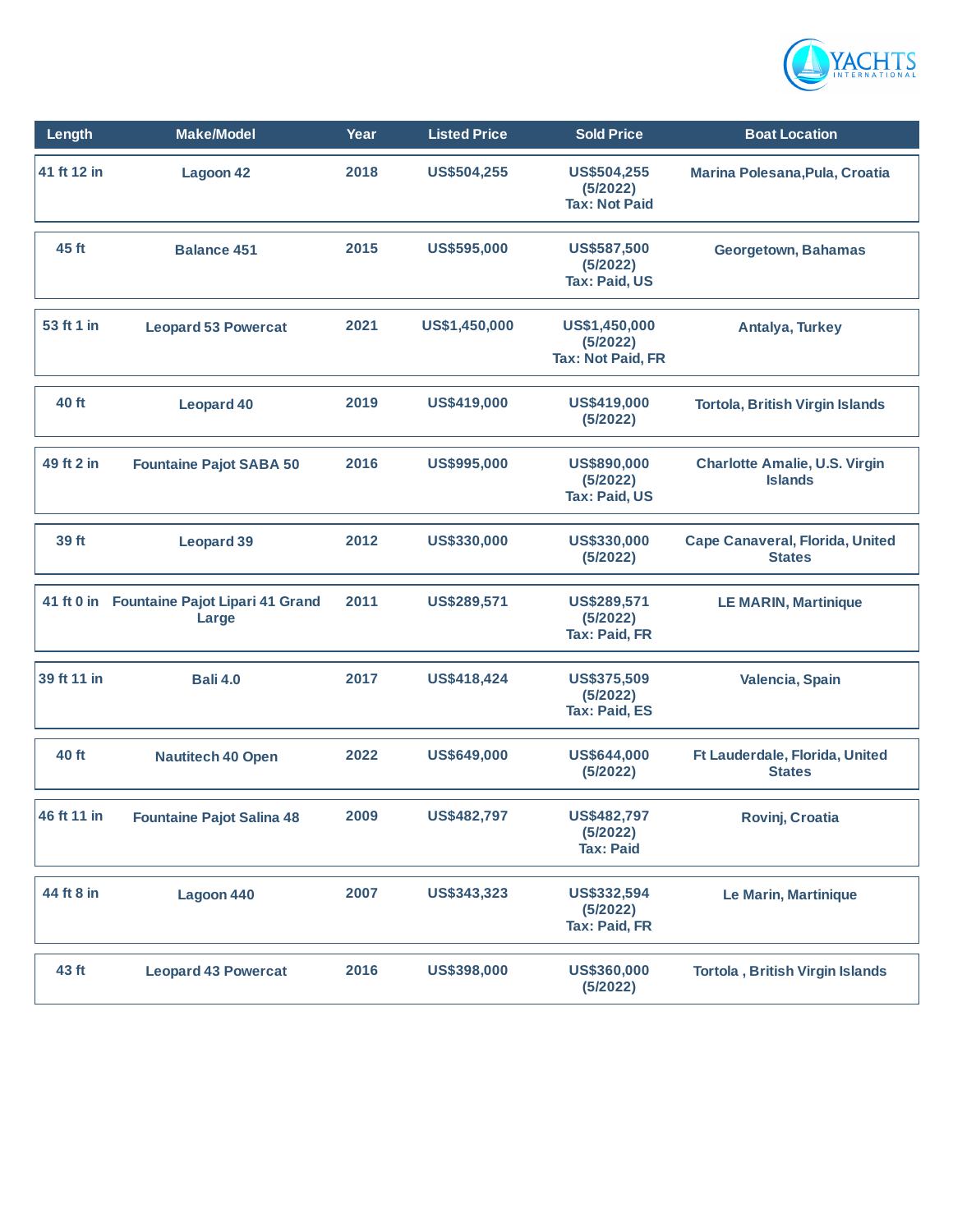

| Length      | <b>Make/Model</b>                | Year | <b>Listed Price</b> | <b>Sold Price</b>                               | <b>Boat Location</b>                                 |
|-------------|----------------------------------|------|---------------------|-------------------------------------------------|------------------------------------------------------|
| 45 ft 4 in  | <b>Nautitech 46 Open</b>         | 2021 | US\$659,332         | US\$646,835<br>(5/2022)<br><b>Tax: Not Paid</b> | <b>Swanwick, Hampshire, United</b><br><b>Kingdom</b> |
| 60 ft       | <b>Sunreef 60 LOFT</b>           | 2017 | US\$1,738,071       | US\$1,759,528<br>(5/2022)                       | Valencia, Spain                                      |
| 48 ft       | <b>Leopard 48</b>                | 2017 | US\$469,000         | US\$469,000<br>(5/2022)                         | <b>Rodney Bay, Saint Lucia</b>                       |
| 45 ft 11 in | Lagoon 46                        | 2020 | US\$793,933         | <b>US\$772,476</b><br>(5/2022)<br>Tax: N/A      | <b>HONG KONG, Hong Kong</b>                          |
| 41 ft 3 in  | <b>Fountaine Pajot Astrea 42</b> | 2019 | US\$627,637         | US\$611,543<br>(5/2022)<br><b>Tax: Paid, FR</b> | Le Marin, Martinique                                 |
| 38 ft 1 in  | <b>Seawind 1160</b>              | 2009 | US\$250,000         | US\$210,000<br>(5/2022)<br><b>Tax: Paid, TH</b> | <b>Phuket, Thailand</b>                              |
| 44 ft       | <b>Manta 44 PowerCat</b>         | 2006 | US\$439,000         | US\$420,000<br>(5/2022)                         | Punta Gorda, Florida, United<br><b>States</b>        |
| 41 ft       | <b>Seawind 1260</b>              | 2020 | US\$680,000         | US\$680,000<br>(5/2022)                         | La Paz, Mexico                                       |
| 44 ft       | Aquila 44 Yacht                  | 2021 | US\$1,295,000       | US\$1,215,000<br>(5/2022)                       | Fort Myers, Florida, United<br><b>States</b>         |
| 44 ft       | Aquila 44 Yacht                  | 2021 | US\$1,295,000       | US\$1,215,000<br>(5/2022)                       | Fort Myers, Florida, United<br><b>States</b>         |
| 44 ft       | Aquila 44 Yacht                  | 2017 | US\$899,000         | US\$847,000<br>(5/2022)                         | Southport, North Carolina,<br><b>United States</b>   |
| 44 ft 8 in  | Lagoon 440                       | 2010 | US\$330,000         | US\$330,000<br>(5/2022)<br><b>Tax: Not Paid</b> | Cartagena, Colombia                                  |